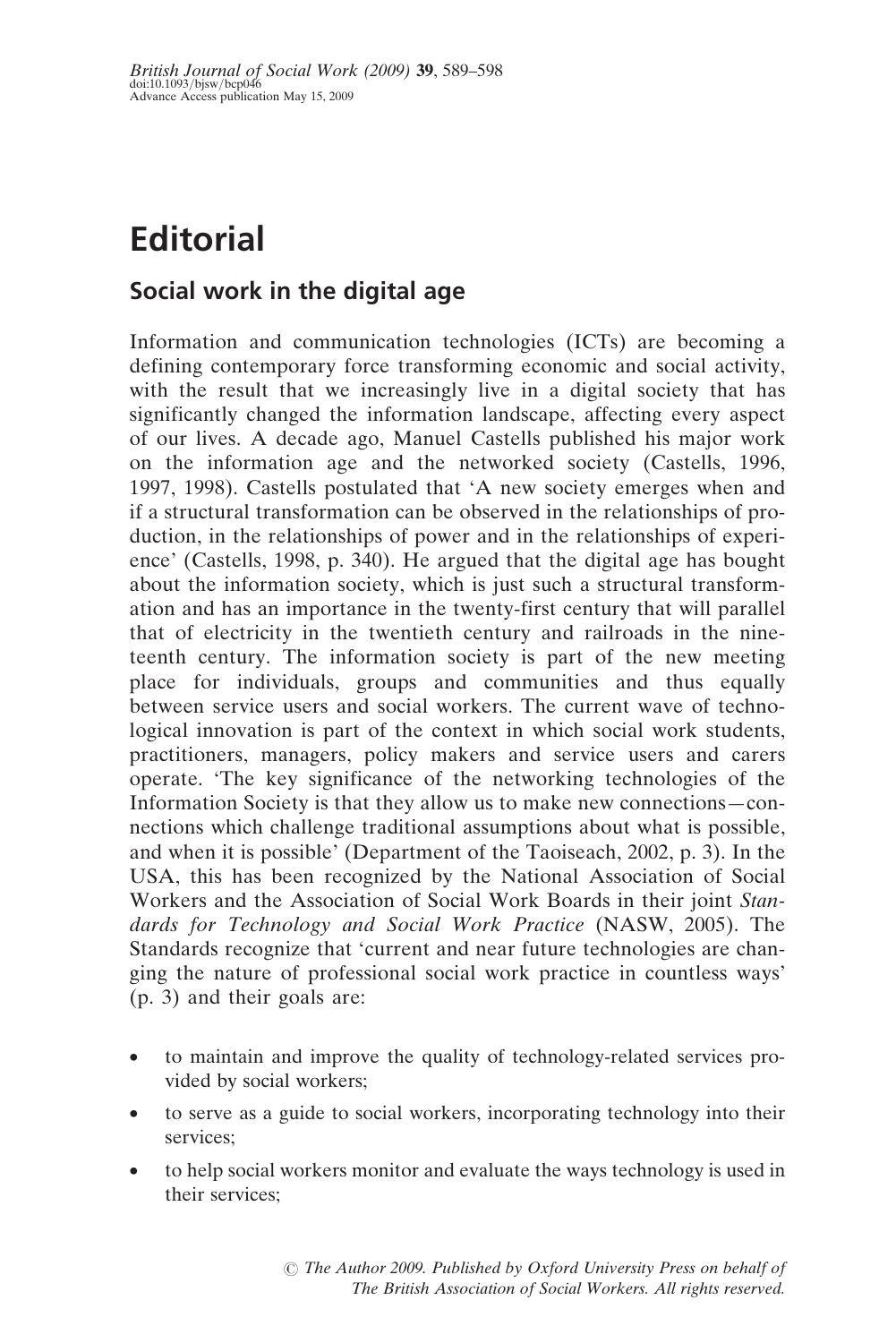† to inform clients, government regulatory bodies, insurance carriers and others about the professional standards for the use of technology in the provision of social work services.

The model of a set of standards, updated, to take into account the current communication technology possibilities and Web 2.0 developments, is one that may well be useful for other countries to emulate.

In England, there have been major policy developments that rely on effective use of technology to modernize and integrate social work and integrated provision, such as Our Health, our Care, our Say: A New Direction for community services (Department of Health, 2006) and Every Child Matters (Department for Education and Skills, 2003). Social policy interest in the benefits of technology for social progress has been strong over many years, as reflected in the Social Exclusion Unit's report on Reaching Out: An Action Plan on Social Exclusion (Social Exclusion Unit, 2006) and the Scottish Executive's Digital Inclusion policy (2006). In Europe, there has also been widespread interest from policy makers in the social consequences of our transition to a networked society. Most notably, the European Council's Lisbon strategy of 2000 aimed to make Europe the world's most competitive and dynamic knowledge-based economy, while, at the same time, exploiting the potential offered by the new economy to modernize and strengthen the European social model and promoting social cohesion. This combination of technological progress with social and economic progress has since been reconfirmed in several European policy initiatives, such as i2010 and the e-inclusion programme.

For twenty years, some of the authors in this issue have been arguing that technology can improve the quality of our lives and learning and can potentially enrich social work practice and education, although noting that achieving gains depends on our active involvement and acknowledging that the technology can also pose challenges and dangers. The use of technology for social progress will not happen appropriately and ethically without social workers working with others to mould technology developments and applications to their own and service users' needs. For much of the time, we have been saying it to each other at international conferences and in specialist journals. This special issue of the British Journal of Social Work (BJSW) is one way of our recognizing that we need to broaden awareness of both the opportunities and challenges we face within social work in a digital age.

Much of the literature in the UK on the role of technology in social work was written in the 1980s and early 1990s and focused on client information systems, expert systems and the computer's role in teaching (Glastonbury, 1985; Colombi et al., 1993; Rafferty et al., 1996; Steyaert et al., 1996). Two journals focused specifically on the use of technology in the human services; from 1984 until 2003—the UK-based journal New Technology in the Human Services, founded by Bryan Glastonbury and Stuart Toole, and,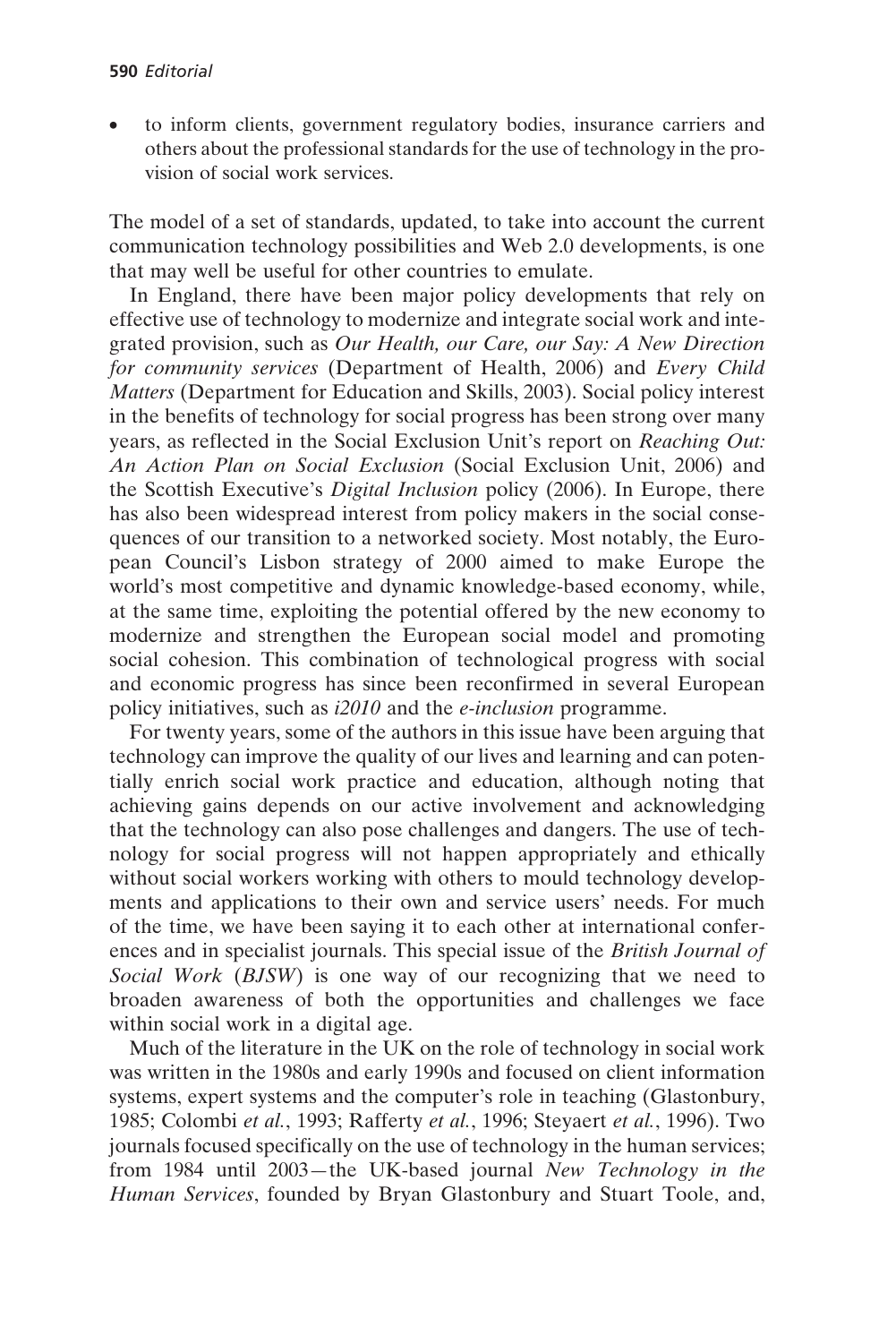in the USA, Computers in Human Services (later renamed Technology in the Human Services), published by The Haworth Press and founded in 1985 by Dick Schoech, who remains the editor. Mainstream social work journals have published few articles in this area. There was some coverage in the BJSW in the late 1990s (Rafferty, 1997; Sapey, 1997) and, at the beginning of this decade, articles in this journal focused on paedophiles on the internet (Quayle and Taylor, 2002) and carers' perspectives on the internet (Read and Blackburn, 2005). The initial burst of books in the early 1990s has not been mirrored by a similar production rate in the early years of this decade (Hick and McNutt, 2002; Harlow and Webb, 2003). So, the paradoxical picture emerges in which most of the scholarly work on technology and social work in Western Europe was undertaken in a period when computers were scarcely available in homes, or at social workers' desks, and the internet was still an infant. Fortunately, recently, there seems to be a new interest in technology. More articles on how social work engages with technology are appearing in mainstream social work journals. Examples can be found in *Social Work* (Parker-Oliver and Demiris, 2006) and this journal (Burton and van den Broek, 2008; Parton, 2008; Tregeagle and Darcy, 2008).

Eurostat data published in December 2008 indicate that 60 per cent of households in the EU-27 had home access to the internet, 48 per cent using broadband access. Some countries have access rates well above 80 per cent; others struggle around 30 per cent (Eurostat, 2008). However, even in high access countries, workplace access to the technology is still an issue for some social workers, as are the uses made of it currently. The development of information systems in England and Wales such as the Electronic Social Care Record (Department of Health, 2003), the Common Assessment Framework and ContactPoint (Department for Children, Schools and Families, 2009a) and similar applications elsewhere mean that we can be confident that connected technology will be ubiquitous in the day-to-day work of social workers within the near future. Given this context, it is timely to revisit and update the earlier literature and share the new ideas that are emerging to support our understanding of the role and impact of the information society and the digital age to the social work context.

The call for papers was organized around four key themes:

- (1) Social work information systems supporting practice;
- (2) The learning professional;
- (3) Independent living;
- (4) The Information Society: social inclusion, social exclusion and the digital divide.

Two events helped to shape the formation of the key themes for this special issue. The international conference, HUSITA 8 (Human Service Information Technology Applications—see www.husita.org) that took place in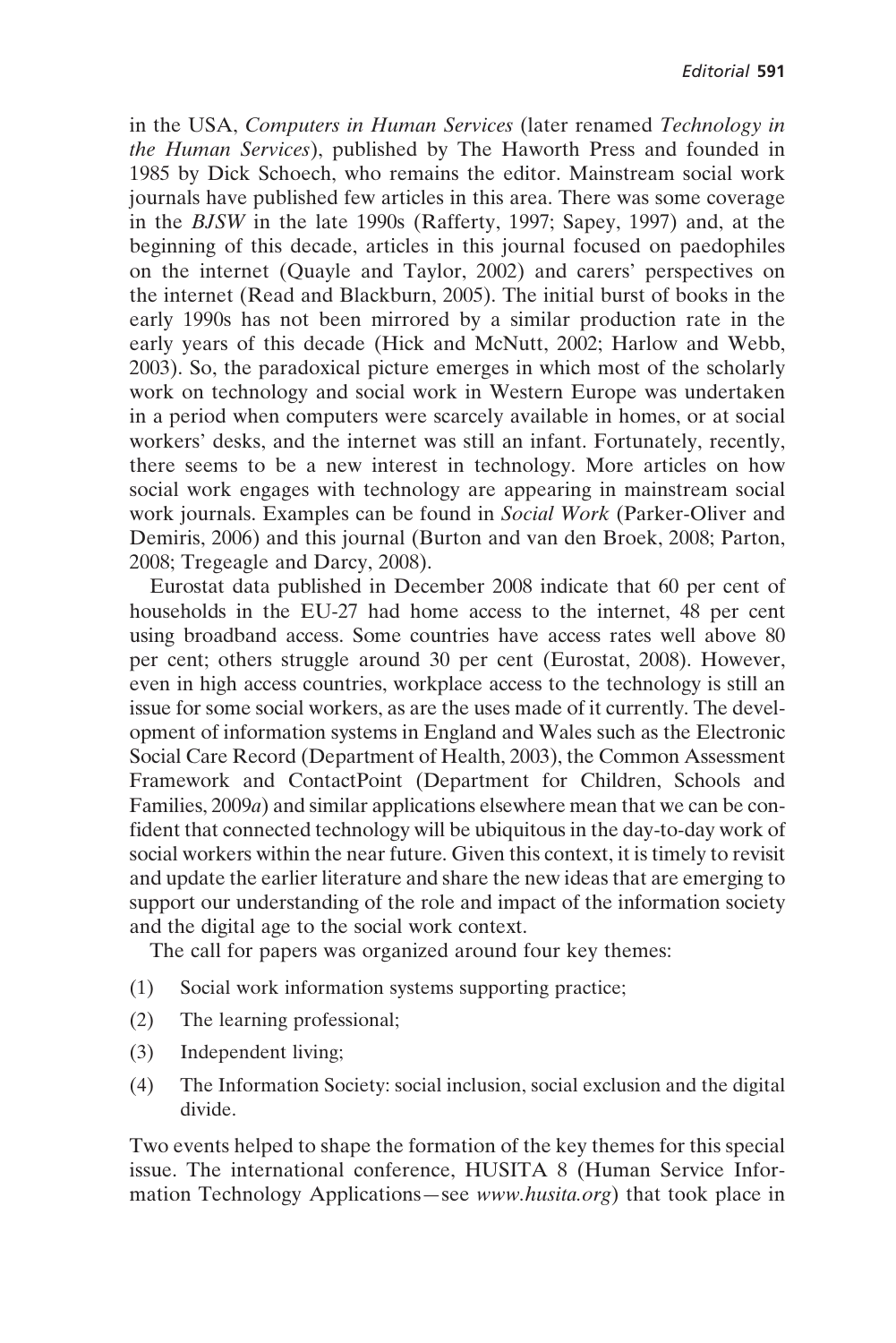Toronto in August 2006, drew academics, practitioners and policy makers from around the globe to discuss the role of information and communication technologies in the human services. The conference provided the opportunity for the guest editors to introduce the idea of the special issue. Much of the literature in the area has arisen from descriptive and evaluative studies of technology innovations, but, as the area has matured (along with the academics), there has been a growth in funded research that is extending the empirical research and our knowledge in this area. Recognition of this was the spur to mainstream the subject and broaden the readership in a period of technology transition that requires ownership by the social work community so as to become transformational rather than oppressive. The HUSITA conference also provides the historical context for this issue. HUSITA is a loose confederation of individuals who have a shared interest in the use of technology in human service practice and education and who come together through international conferences. The core of the network arose in the USA from a small group of human service technology specialists who met in 1981 at a Council of Social Work Education conference in Louisville, KY, and formed the Computer Use in Social Services Network (CUSSN). In the UK, CASW (Computer Applications in Social Work) was formed in 1984 to set up and run national conferences and to publish the CASW journal. CASW was renamed New Technology in the Human Services which, as mentioned above, continued publication until 2003. Walter LaMendola was one of the founders of CUSSN and it is with great pleasure that, twenty-eight years on, we include Walter amongst our authors in this issue. The second event, an international seminar in April 2008, held at Fontys University in the Netherlands, brought together researchers to look at the past, present and future impact of technology on social work. A majority of the papers in this issue were represented by one or more authors and our discussions will have hopefully added value. The discussions will continue at a symposium at the UK Joint Social Work Education Conference in July 2009 and through the HUSITA network.

We were surprised at the response to the call for papers, as we received over thirty abstracts. All were of interest and it was a difficult task to make the selection. Twelve were selected and authors requested to submit shorter papers than is normal in the BJSW in order for us to be able to include as much of the current research as possible. In the final event, eleven papers comprise this issue and are introduced in this editorial aligned with the themes originally set out in the call for papers.

#### Social work information systems supporting practice?

The use of information technology in social work practice arose as a consequence of the political shift in climate within social policy implying public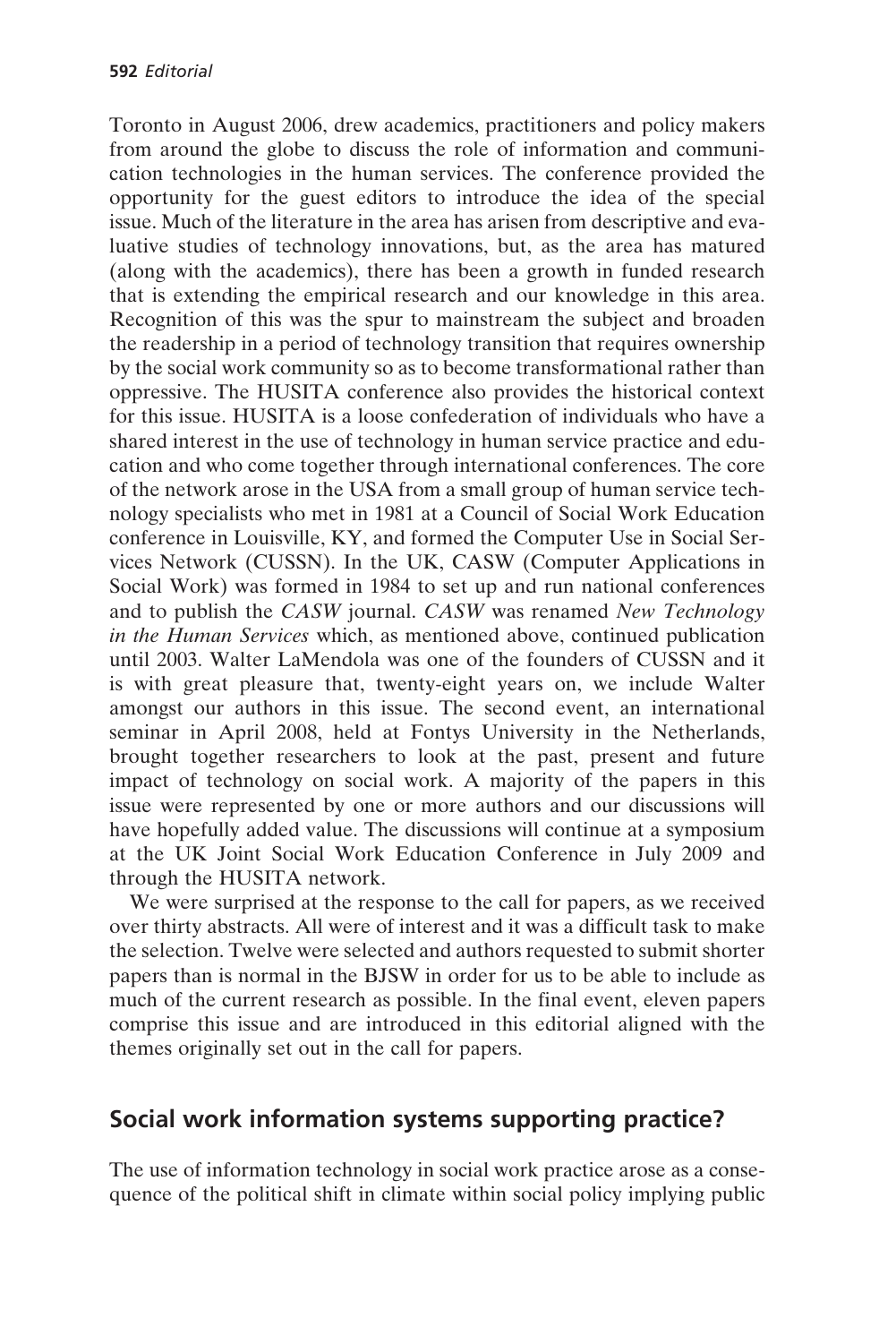services moved into the era of accountability and monitoring. This was a greater influence than either technological determinism (albeit a major influence) or social constructivism. Along with growth in monitoring and accountability, social workers have struggled to adapt to using computerized care management and children's information systems in the UK. Many staff experienced the introduction of such systems as often less than enhancing of their practice, particularly where their perspective is that the systems are being implemented as part of new managerialism and the emphasis is on the use of performance monitoring, performance indicators and outcome measures rather than on the service user/practitioner relationship or policy intelligence gathering. The Electronic Social Care Record, implemented in 2006, is at the heart of shared information systems, storing details of every social service 'user' in a database that can be shared with all relevant professionals. With growing interprofessional and multidisciplinary practice across Social Services, Health, Criminal Justice and Education systems, issues of skills, accuracy, ethics, privacy and data protection are growing challenges.

Besides the managerialist agenda, there is no doubt that there is the aim of delivering more effective services by supporting practitioners, both within social work and across cognate professions. At the time of writing, information systems are under particular scrutiny by the Social Work Taskforce in England, which has been charged to radically transform both children and adult services and how information systems support practice is on the agenda. Lord Laming has just reported on the progress in implementing the recommendations from Every Child Matters and the report recognizes shortcomings in the fit between information systems and practice (DCSF, 2009). Both of these make the first two papers in this issue particularly timely, as they look at whether the aim of supporting practitioners in delivering effective services is being met. In the first, Andy Pithouse, Chris Hall, Sue Peckover and Sue White use their recent research on the Common Assessment Framework (CAF) to develop their analysis of some of its key intentions, looking at the 'CAF of policy' and comparing it to what is happening in the 'CAF of practice' and whether it is producing better outcomes for children. The second paper is based on research undertaken by a team of researchers at the University of York. The paper, written by Ian Shaw, Margaret Bell, Ian Sinclair, Patricia Sloper and colleagues at the University of York, in collaboration with Jackie Rafferty at the University of Southampton, focuses on the findings from an evaluation of the implementation, in four pilot sites, of the Integrated Children's Information system (ICS). It is clear from the paper that the research team did not find ICS fit for purpose, yet it was rolled out across England and Wales soon after the research report was submitted. This brings into question whether the Government is as intent on evidence-based policy and practice as it declares.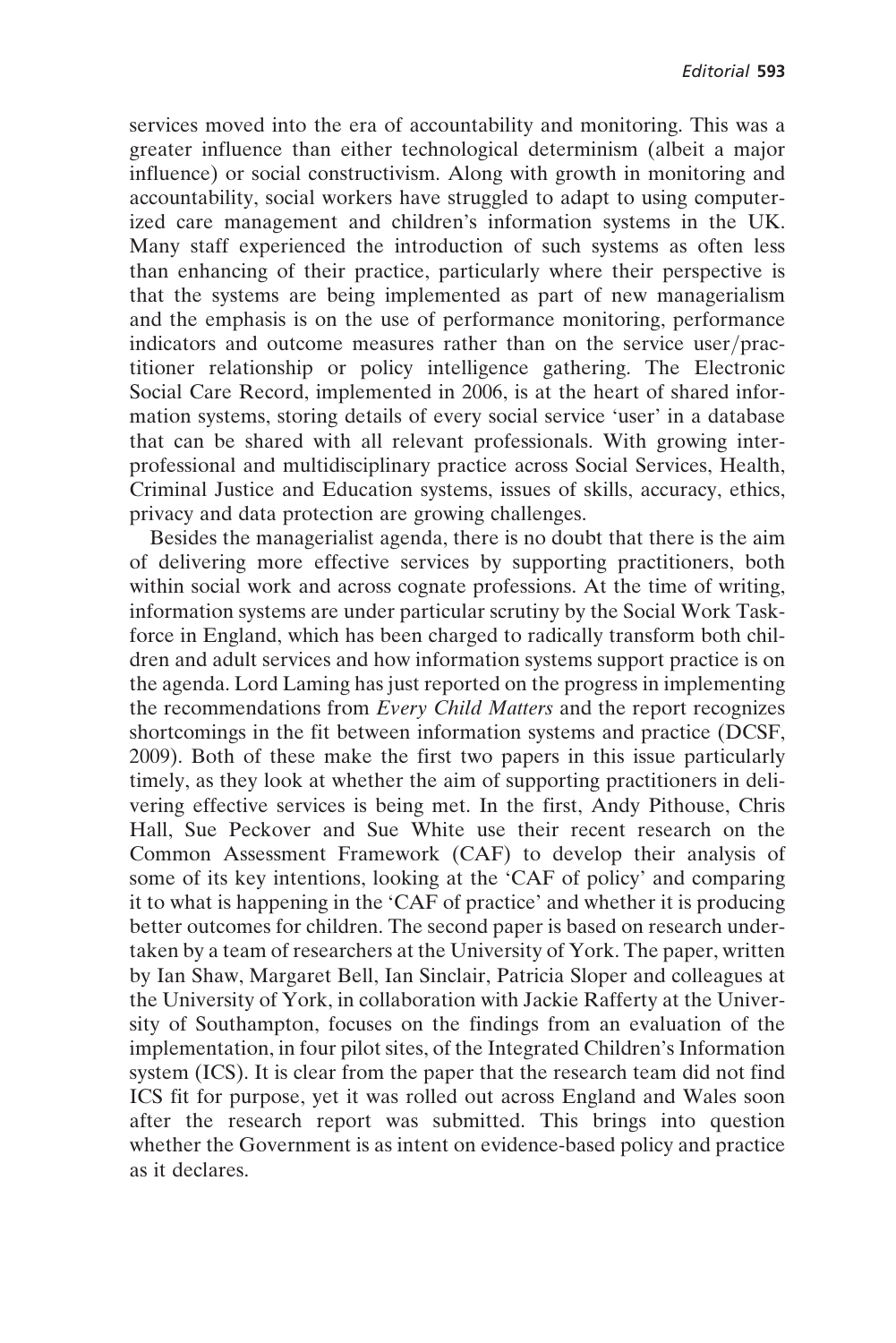Whilst the above papers focus on the administrative context currently surrounding social work in the UK, the final paper in this section focuses on the clinical process in social work, and describes a Canadian experience of how online counselling relates to face-to-face methods. Lawrence Murphy and his colleagues report on a random clinical trial, the results of which indicate online and face-to-face counselling offer similar beneficial results.

### The learning professional

There is a strong drive for evidence-based practice in the caring professions, and systematic reviews are being collated in scholarly publications and 'professional warehouses' such as SCIE's Social Care Online, Research in Practice, the Cochrane Library and the Campbell Collaboration. At the same time, there is the long-standing observation that professionals in practice rarely read research publications (Horder, 2006). The information landscape of modern professionals has changed dramatically in the last five years with the advent of full texts online and the ability to capture 'knowledge and information'. What is the impact of these changes on the 'forms of knowledge in social work?' (Parton, 2008). Are we seeing a new kind of 'reflexive practitioner', or even a development towards evidence-based practice? How is knowledge management in social welfare different from business models? How does the technology support practitioner learning in an information society? What kind of skill set will the 2010 social work practitioner need?

The three papers in this section provide new insights into the questions above. The first paper, by Zeno Leung, takes the knowledge management theories of the business world and adapts them to the relational and informational world of social work in Hong Kong, resulting in a conceptual framework that can be used to both understand and implement 'knowledge' capture. In the second paper, Patricia Cook-Craig and Yekoutiel Sabah report on a pilot carried out in Israel to support social workers through virtual communities of practice. The paper describes the process of developing, designing and managing the communities of practice as well as the contribution they made to reflective practice, but also provides an insight into the barriers that were encountered. Third, a transatlantic partnership of Walter LaMendola from Denver and Neil Ballantyne and Ellen Daly from Scotland reports on a study of a networked learning approach among social work practitioners in a large, remote, rural local authority in Scotland. Findings indicate that practitioners developed a community of enquiry that privileged face-to-face communication. Online resources were primarily used as supplementary communication.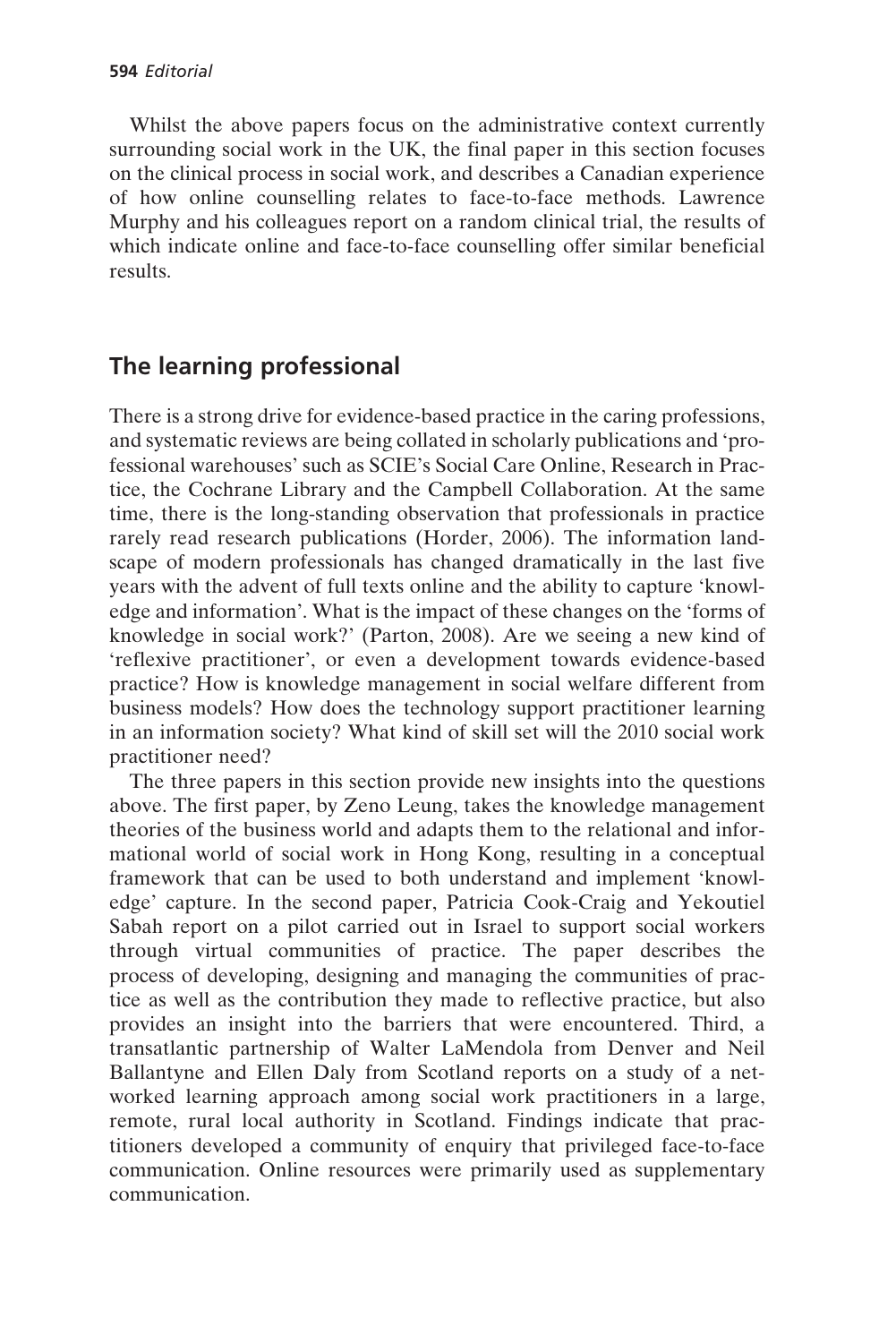#### Independent living

Providing people with the resources to live an independent life is key to social work and this can involve the use of technologies, particularly tangible products such as assistive technologies. Assistive technology is technology used by individuals with disabilities in order to perform functions that might otherwise be difficult or impossible. Social workers and other caring professionals play an important intermediary role between people who can benefit from assistive technology and people actually making use of the available products and services. Yet, most of our built environment is not designed for accessibility and, sadly, we must make the observation that many technologies are designed to exclude. Equally, technology can be an enabler through its use to promote virtual mobility, provide smart homes and alternative communication channels. Although independent living is a term that can be used for all age groups, here, the focus is on older people and the role of technology and digital services.

The first paper provides a useful introduction to the literature in relation to ageing and technology research from American colleagues, Christina Blaschke, Paul Freddolino and Erin Mullen. Their systematic review has the goal of identifying the evidence from optimistic descriptions about the ultimate value of technology-based tools to support independent living. As is so often the case, the paper demonstrates that there are indications of great potential that must be further explored, but it also continues to look at the implications of the evidence for practice, education and training. After the literature review, we return to the University of York and are provided with a theoretical framework by Michael Hardey and Brian Loader's paper on the informatization of welfare in relation to older people and the role of digital services. They draw on a wide range of literature and perspectives, including gerontology, human–computer interaction (HCI), e-health, psychology, sociology, social policy, social science of technology (SST) and social work, in order to present a conceptual framework that enables us to reflect on our approaches in this area. This paper also ends with a challenge in relation to the impact of Web 2.0 technologies on our current understanding of service provision.

The third paper, by Ruth Landau and her colleagues, reports on the findings of a study on the impact of one specific technology, looking at the ethics and attitudes of family and professional care-givers towards the use of electronic tracking for people with dementia. This controversial use of a technology that has most frequently been used in the criminal justice system explores the different attitudes of people suffering from dementia, their informal carers and the professionals involved. The authors reflect on the tensions between risk, autonomy and privacy and highlight for us the dual face of technology. Technology's impact depends on the intention behind its use and the implementation of that intention.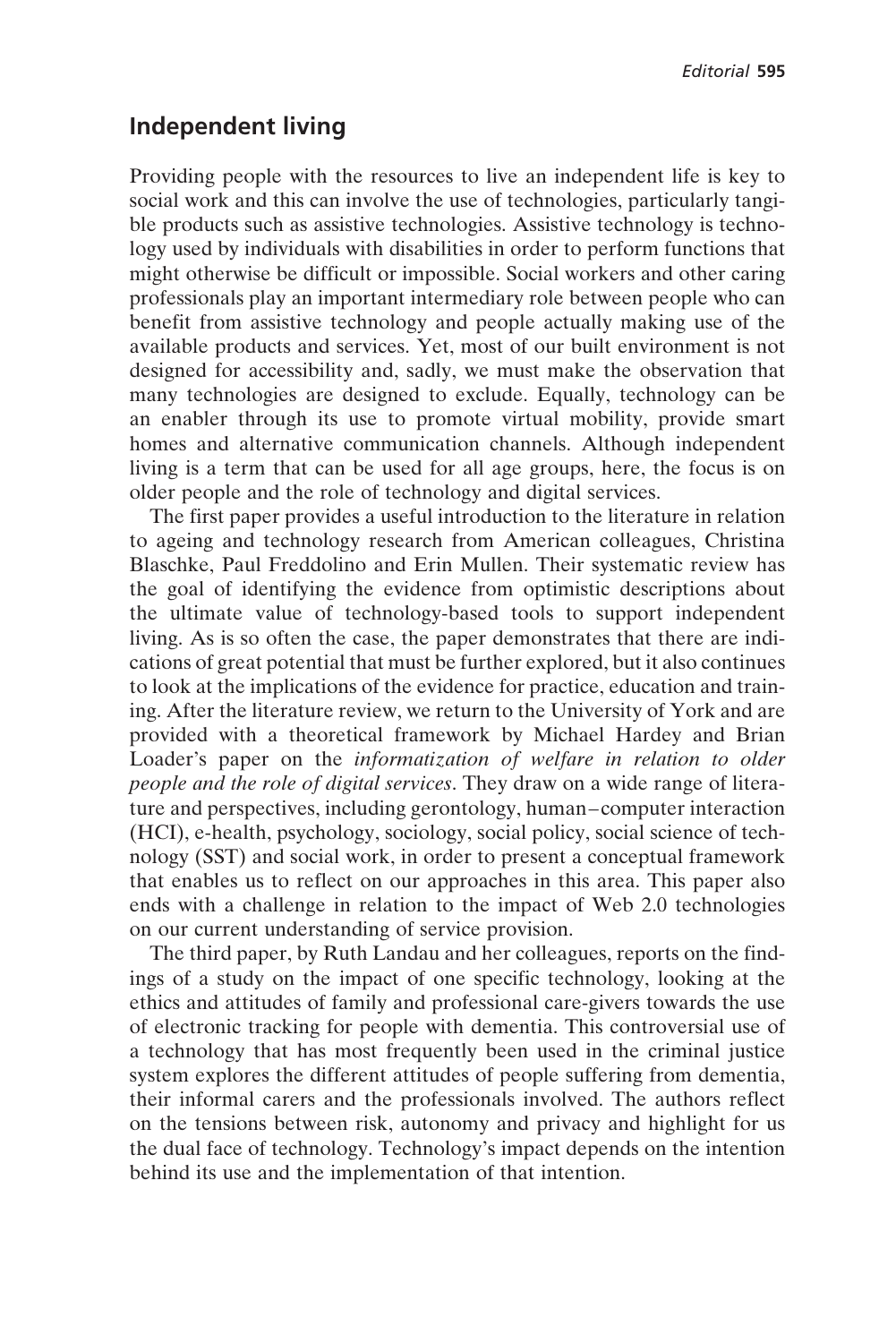### The information society: social inclusion, social exclusion and the digital divide

Enabling social inclusion, avoiding social exclusion and providing 'ladders out of poverty' are at the heart of the social work profession. The arrival of new technology created concerns of a new social divide, between the information 'haves' and information 'have-nots'. The inequalities in access to computers and the internet in the late 1990s seemed to support this concern. However, within a decade, computer access has become widespread and inequalities have changed, at least in the economically developed countries. The gender divide has all but disappeared; an age divide has appeared.

The first contribution in this section of the special issue describes the changing faces of the digital divide, given widespread availability of networked technology. Jan Steyaert and Nick Gould argue that while some fault lines in that divide have disappeared, others have appeared. This goes further than a change from one socio-demographic variable to another, from gender to age. The authors argue that variety in access to the technology has been replaced by variety in content preferences. It is no longer how people get access to information (fast broadband at home versus having to go to a public library to get onto the internet), but what kinds of information people access. It makes a substantial difference whether the digital opportunities are mostly used for empowering information or for entertainment. The social interventions geared towards reducing the digital divide need to reflect this changing understanding.

Second, Wong Yu Cheung and colleagues write about the same digital divide from a non-Western perspective. They describe the digital divide as it unfolds in East Asia, and the strategies that governments have put in place to bridge the gap between the digital 'haves' and the digital 'havenots'. The authors argue that social interventions should go beyond offering public access and training, and refocus on strategies more relevant at this stage of diffusion of the internet.

The aim of this special issue is to bring together recent research on the use of technology in social work practice and to provide a substantive contribution to knowledge transfer, theory building and the debates on the use of information and communication technologies and their impact on social and community work practice both in the UK and internationally. We hope you find we have achieved our aim.

> Jackie Rafferty and Jan Steyaert University of Southampton, Fontys University of Applied Sciences Guest editors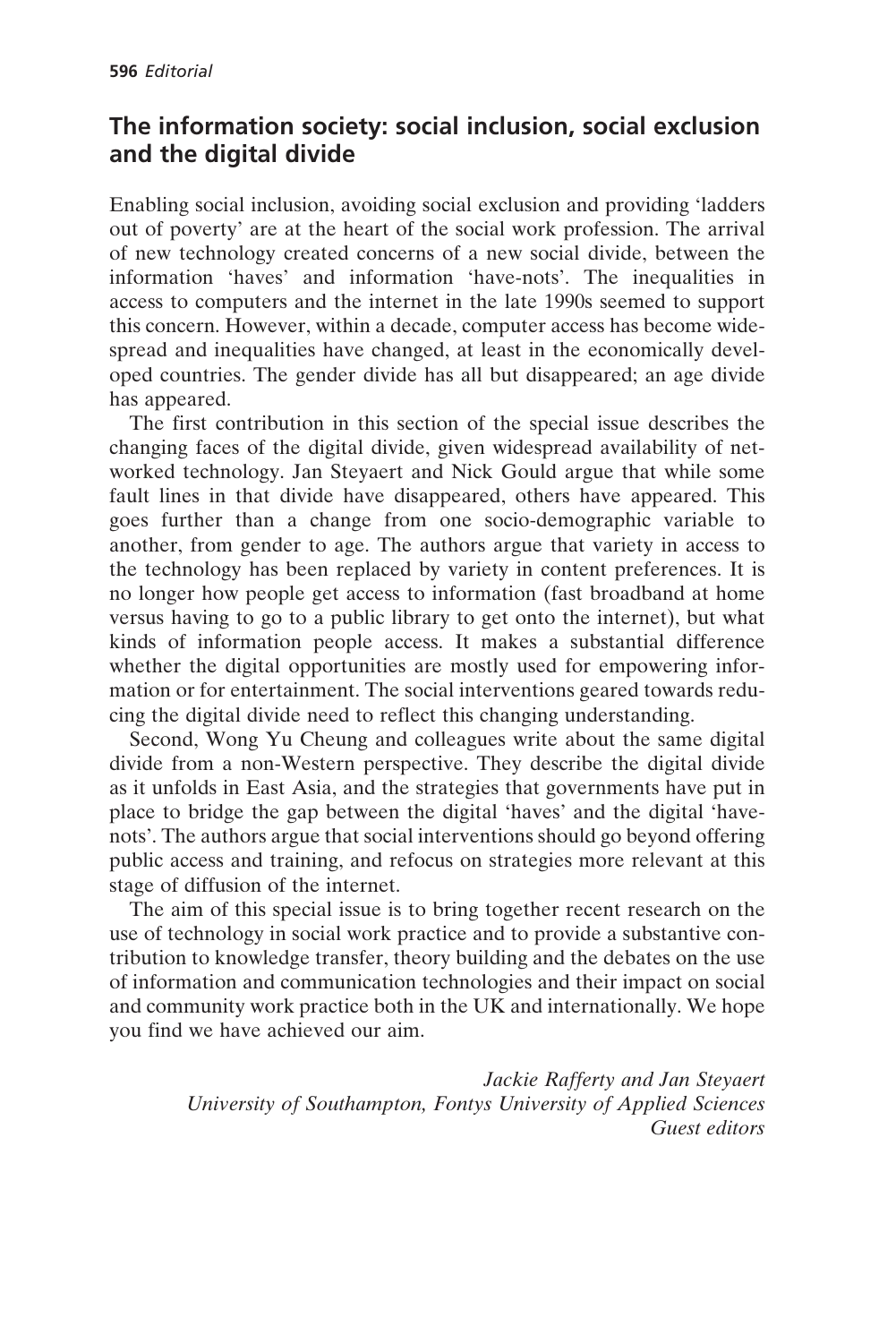### References

- Burton, J. and van den Broek, D. (2008) 'Accountable and countable: Information management systems and the bureaucratization of social work', British Journal of Social Work, 38(3), pp. 493–506.
- Castells, M. (1996) The Information Age: Economy, Society and Culture, Part 1: The Rise of the Network Society, Oxford, Blackwell.
- Castells, M. (1997) The Information Age: Economy, Society and Culture, Part 2: The Power of Identity, Oxford, Blackwell.
- Castells, M. (1998) The Information Age: Economy, Society and Culture, Part 3: The End of Millenium, Oxford, Blackwell.
- Colombi, D., Rafferty, J. and Steyaert, J. (eds) (1993) Human Services and Information Technology: A European Perspective, Antwerp, European Network for Information Technology.
- Department for Children, Schools and Families (2009a) ICS, CAF and ContactPoint-An Overview, available online at www.everychildmatters.gov.uk/files/ICS% 20CAF%20and%20ContactPoint%20overview%20Nov%202007.pdf (accessed 17 March 2009).
- Department for Children, Schools and Families (2009b) The Protection of Children in England: A Progress Report. London, The Stationery Office.
- Department for Education and Skills (2003) Every Child Matters: Change for Children. London, The Stationery Office.
- Department of Health (2003) Defining the Electronic Social Care Record—Final Version 7.2. London, The Stationery Office.
- Department of Health (2006) Our Health, our Care, our Say: A New Direction for Community Services.
- Department of the Taoiseach (2002) New Connections: A Strategy to Realise the Potential of the Information Society, Dublin, Information Policy Unit.
- Eurostat (2008) 'Data in Focus 46/2008: Internet usage in 2008, households and individuals', available free of charge in pdf at http://ec.europa.eu/eurostat/ict.
- Glastonbury, B. (1985) Computers in Social Work, Palgrave Macmillan.
- Harlow, E. and Webb, S. A. (2003) Information and Communication Technologies in the Welfare Services, London, Jessica Kingsley Publishers.
- Hick, S. and McNutt, J. (eds) (2002) Advocacy, Activism and the Internet, Chicago, Lyceum Press.
- Horder, W. (2006) '"Reading"'in professional practice: How social work practice assessors access knowledge and information', British Journal of Social Work, 37, pp. 1079 – 94.
- NASW (2005) NASW and ASWB Standards for Technology and Social Work Practice, NASW Press, available online at www.socialworkers.org/practice/standards/ NASWTechnologyStandards.pdf (accessed 10 March 2009).
- Parker-Oliver, D. and Demiris, G. (2006) 'Social work informatics: A new specialty', Social Work, **51**(2), pp. 127–34.
- Parton, N. (2008) 'Changes in the form of knowledge in social work: From the "social" to the "informational"?', British Journal of Social Work, 38, pp. 253 –69.
- Quayle, E. and Taylor, M. (2002) 'Paedophiles, pornography and the internet: Assessment issues', British Journal of Social Work, 32, pp. 863-75.